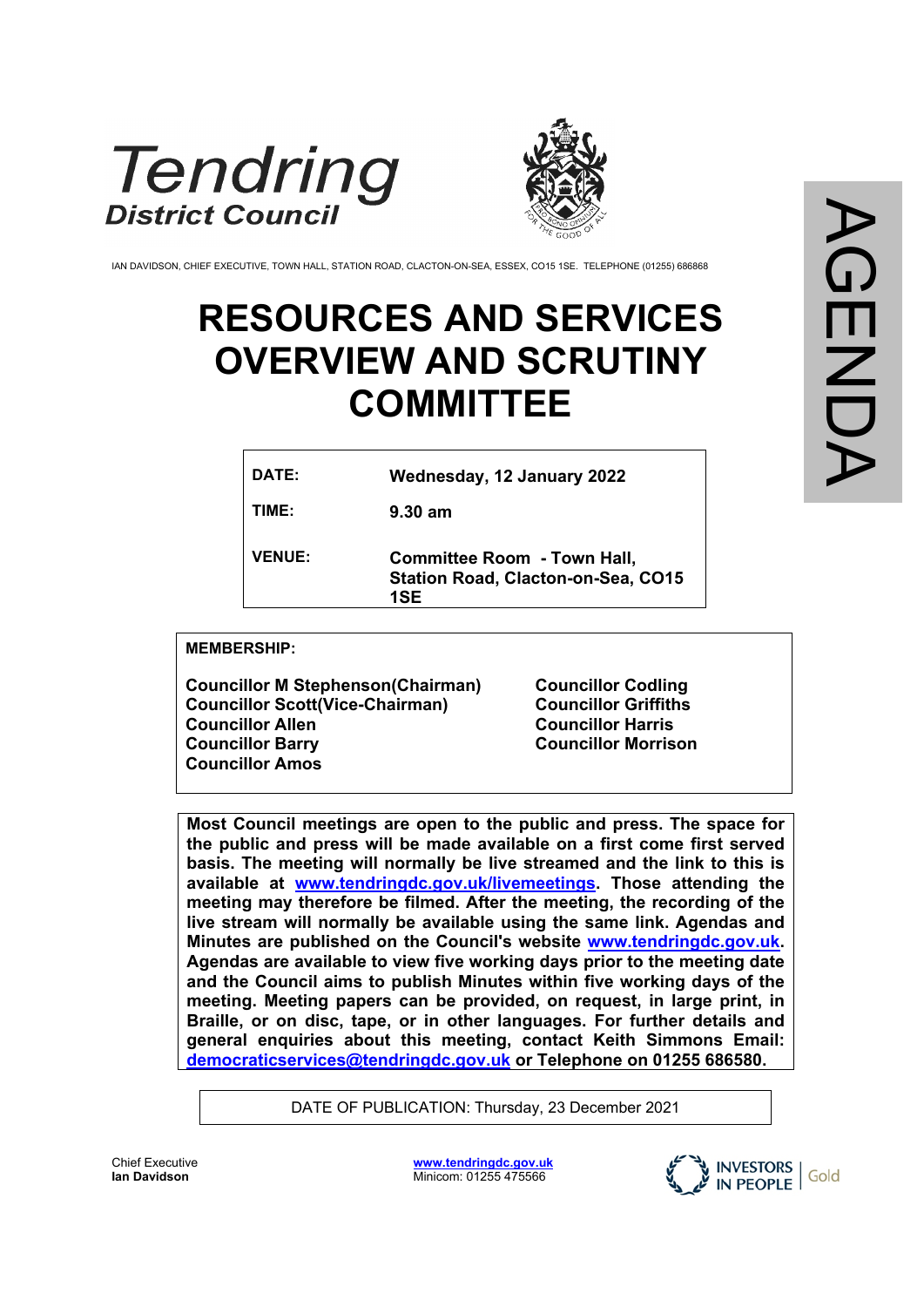#### **1 Apologies for Absence and Substitutions**

The Committee is asked to note any apologies for absence and substitutions received from Members.

#### **2 Minutes of the Last Meeting (Pages 1 - 6)**

To confirm and sign as a correct record, the minutes of the last meeting of the Committee, held on Monday 13 December 2021.

#### **3 Declarations of Interest**

Councillors are invited to declare any Disclosable Pecuniary Interests or Personal Interest, and the nature of it, in relation to any item on the agenda.

#### **4 Questions on Notice pursuant to Council Procedure Rule 38**

Subject to providing two working days' notice, a Member of the Committee may ask the Chairman of the Committee a question on any matter in relation to which the Council has powers or duties which affect the District of Tendring and which falls within the terms of reference of the Committee.

### **5 BUDGET PROPOSALS FOR 2022/23 (Pages 7 - 104)**

To enquire into the proposed budget for the Council for 2022/23 within the framework of the Council's Medium Term Financial Strategy, its Treasury Strategy and the most recent quarterly update report on the Council's Budget for 2021/22. The Committee will be assisted by the Leader and individual Cabinet Members in its enquiry and will examine the Cabinet's initial highlight priority actions for 2022/23 and the synergy with the proposed Budget for 2022/23. The enquiry will address both the General Fund and Housing Revenue Account.